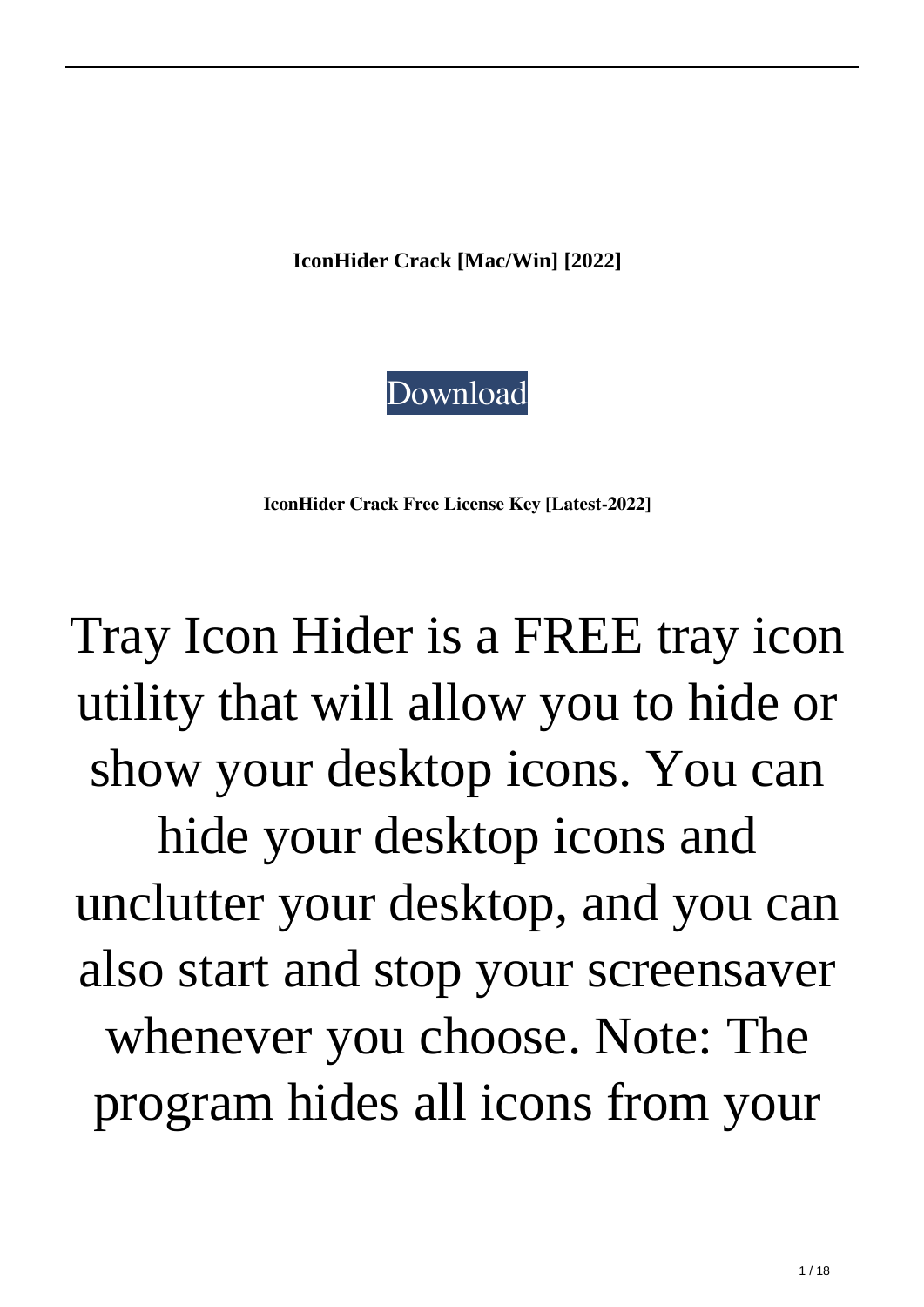desktop. To hide just a single icon, select it in the "Open with" window and click "Hide" on the button. ? Click the tray icon once to show the main window. ? Includes system tray support (right-click to hide/show desktop icons, start screensaver, etc). The program will work on all versions of Windows including the latest Vista/Windows 7. ? Note: The program hides all icons from your desktop. To hide just a single icon, select it in the "Open with" window and click "Hide" on the button. Source: This Free GUI Screensaver allows you to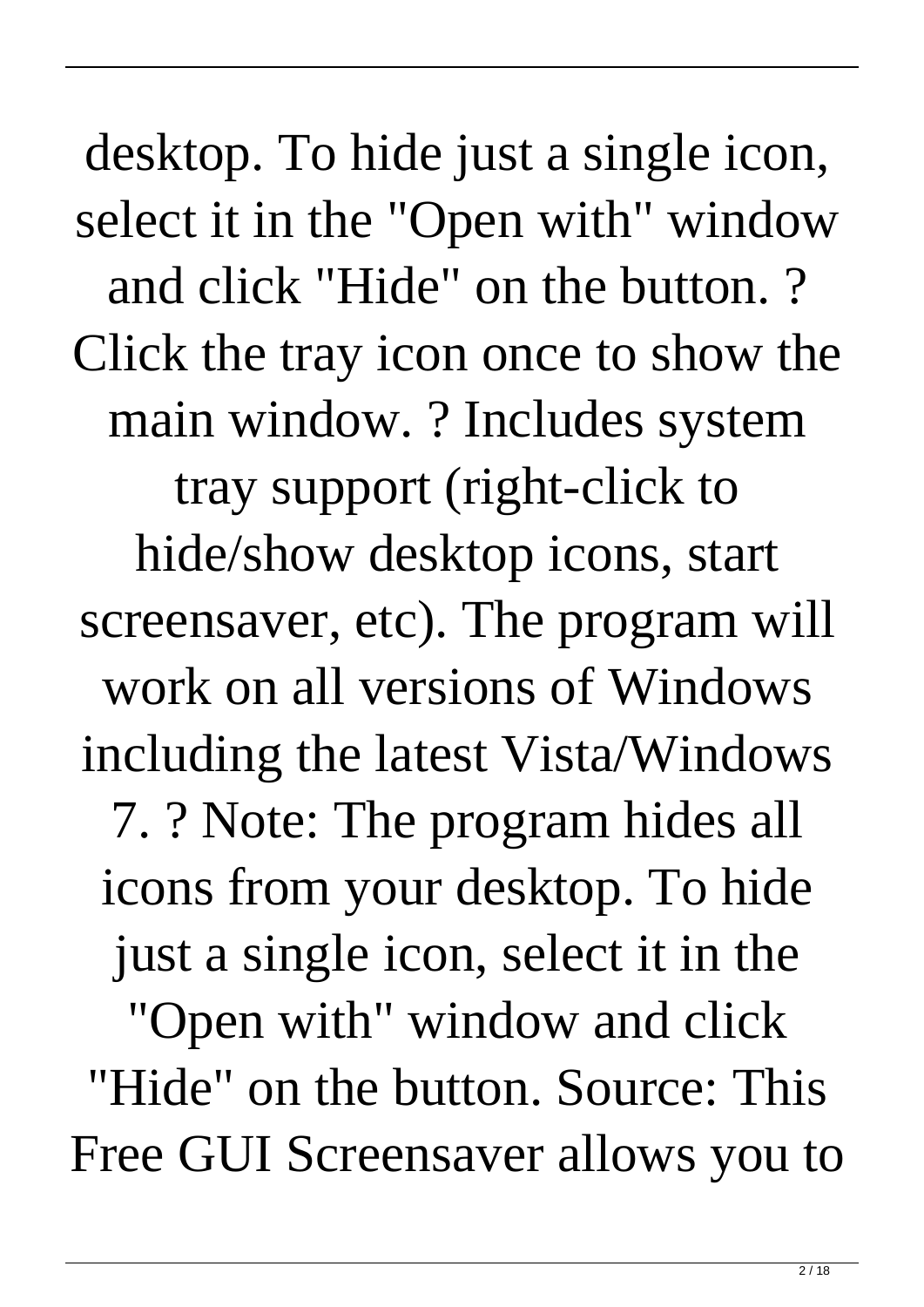choose your screensaver. Your screensaver is automatically started every time your computer boots, and you can set the screensaver to start every 10 minutes or every hour, depending on your preference. This version includes your computer's current time and temperature, which can be shown on-screen. You can also choose to have the current time, temperature and a short computer status message displayed at startup. The ScreenSaver can be started by pressing a hot key (default F9) or by pressing the CTRL+ALT+DEL keys. After the screensaver has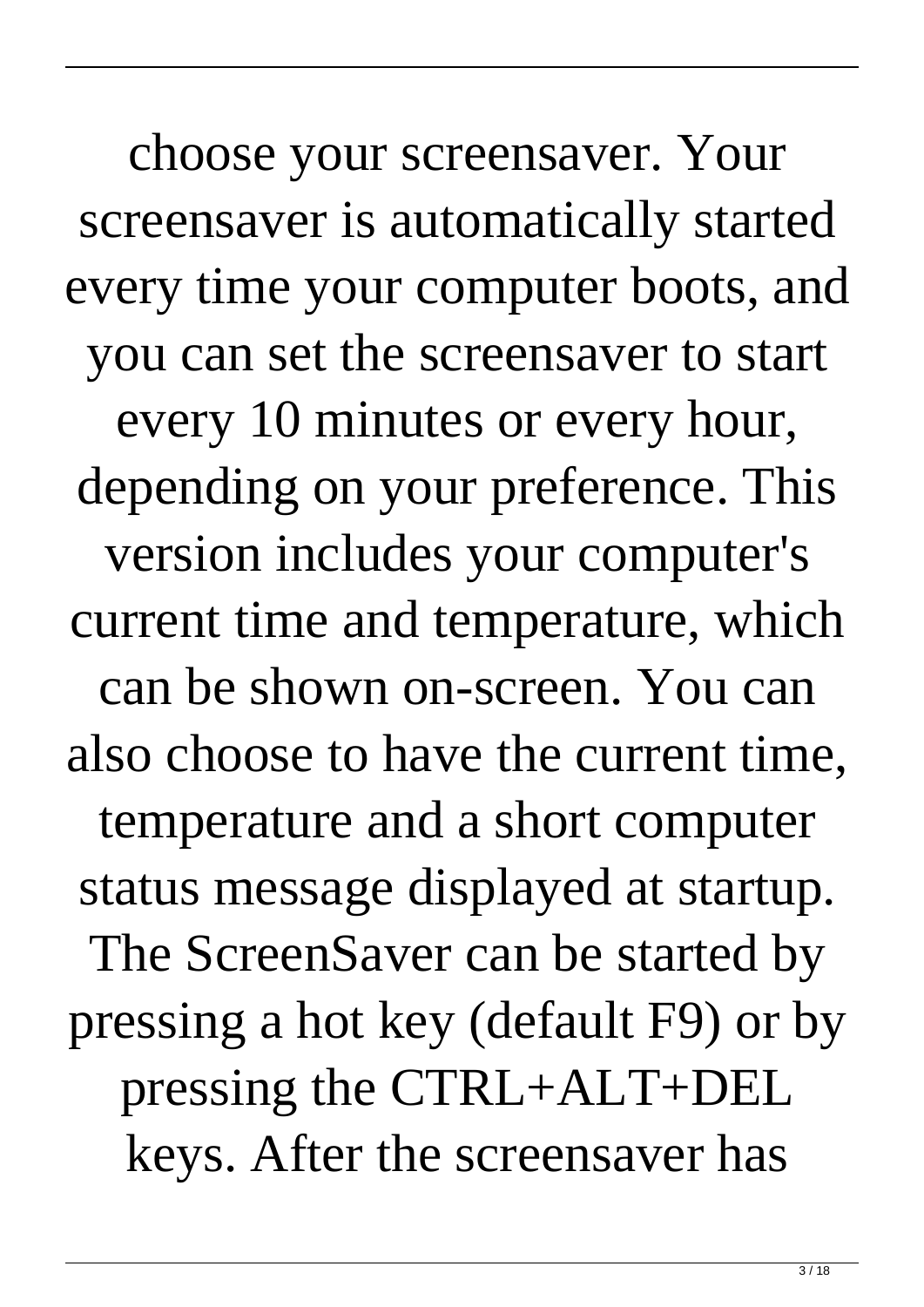loaded, the time, temperature and computer status message will be shown on-screen. When your computer shuts down, the screensaver will automatically be stopped. If you would like to stop the screensaver, simply press F9 or CTRL+ALT+DEL (optionally, if you have it set to start the screensaver every hour, enter 0.0). If the screensaver is set to start every hour, then the next time you start your computer, it will start at the time and temperature as it was last time you left off. If your computer has a problem or the battery is low,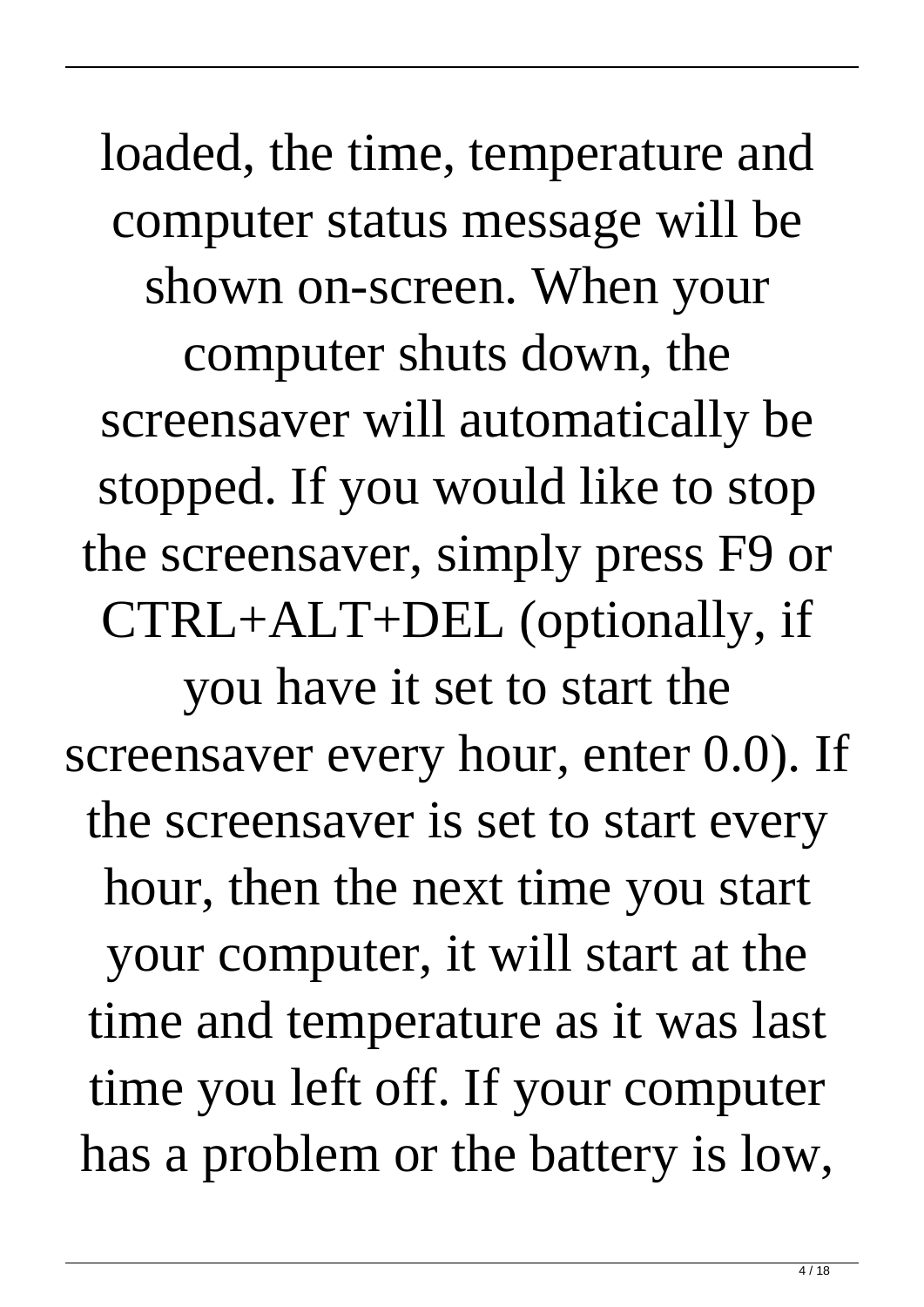the status message can be displayed. The screensaver can also be set to automatically shut down when the battery reaches low battery or the computer is turned off. This version includes Windows 2000 and Windows XP themes. Changes in this version: - Option to display time, temperature and a short computer status message at startup - Option

**IconHider Crack+ (LifeTime) Activation Code For Windows**

## 1) Hide (CTL-ALT-H) / Show (CTL-ALT-S) the desktop icons. 2) Start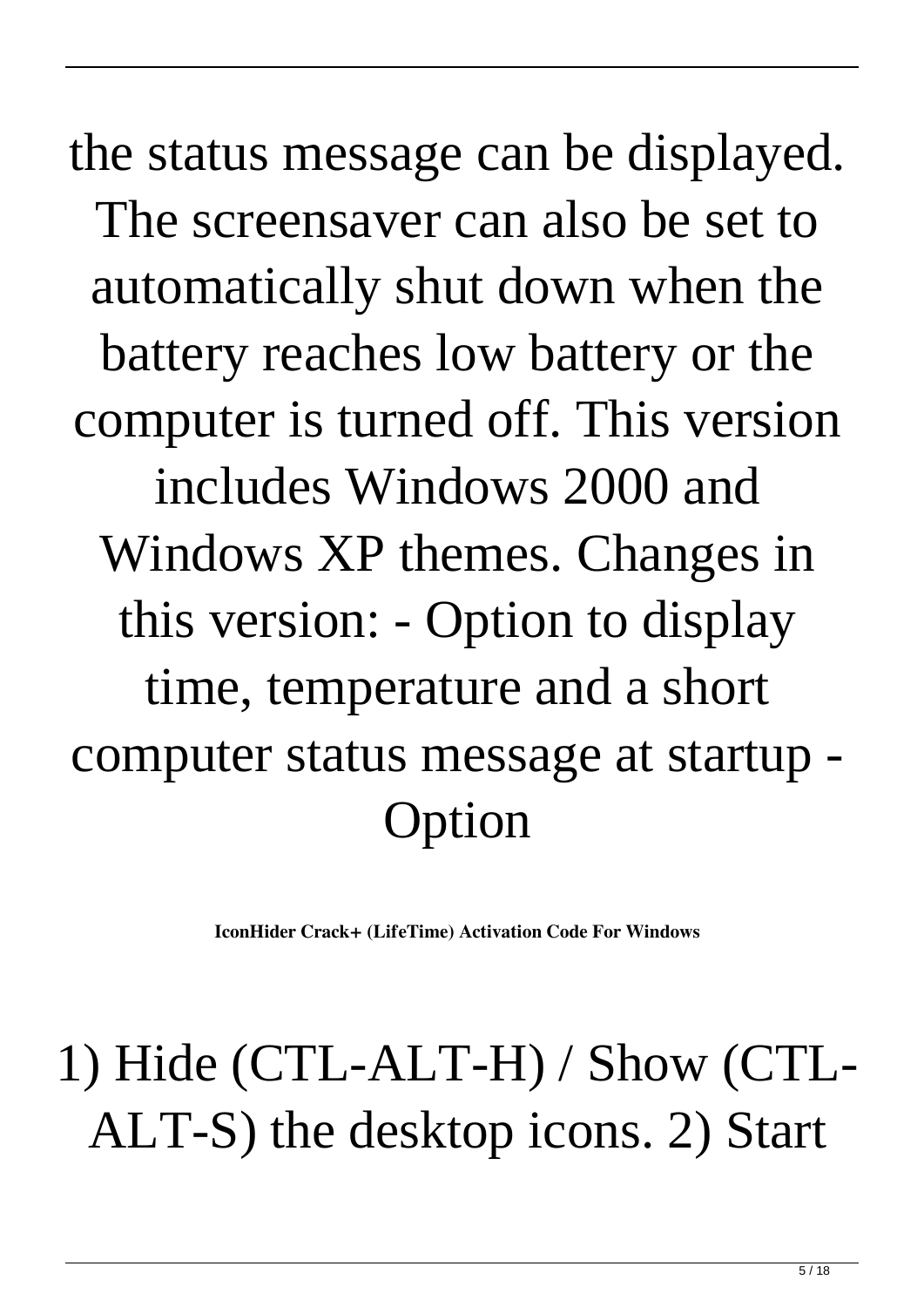the screensaver (and desktop) immediately. 3) Start the screensaver (and desktop) the next time you reboot. 4) Click the tray icon once to display the main window. 5) Toggle tray icon visibility (right-click on it to hide, left-click to show). 6) Click the tray icon to toggle full/minimalistic window. 7) Click the tray icon to toggle tray icon visibility. 8) Click the tray icon to hide/show the icons and tray. 9) Click the tray icon to toggle full/minimalistic window and tray icon visibility. 9) Click the tray icon to toggle tray icon visibility and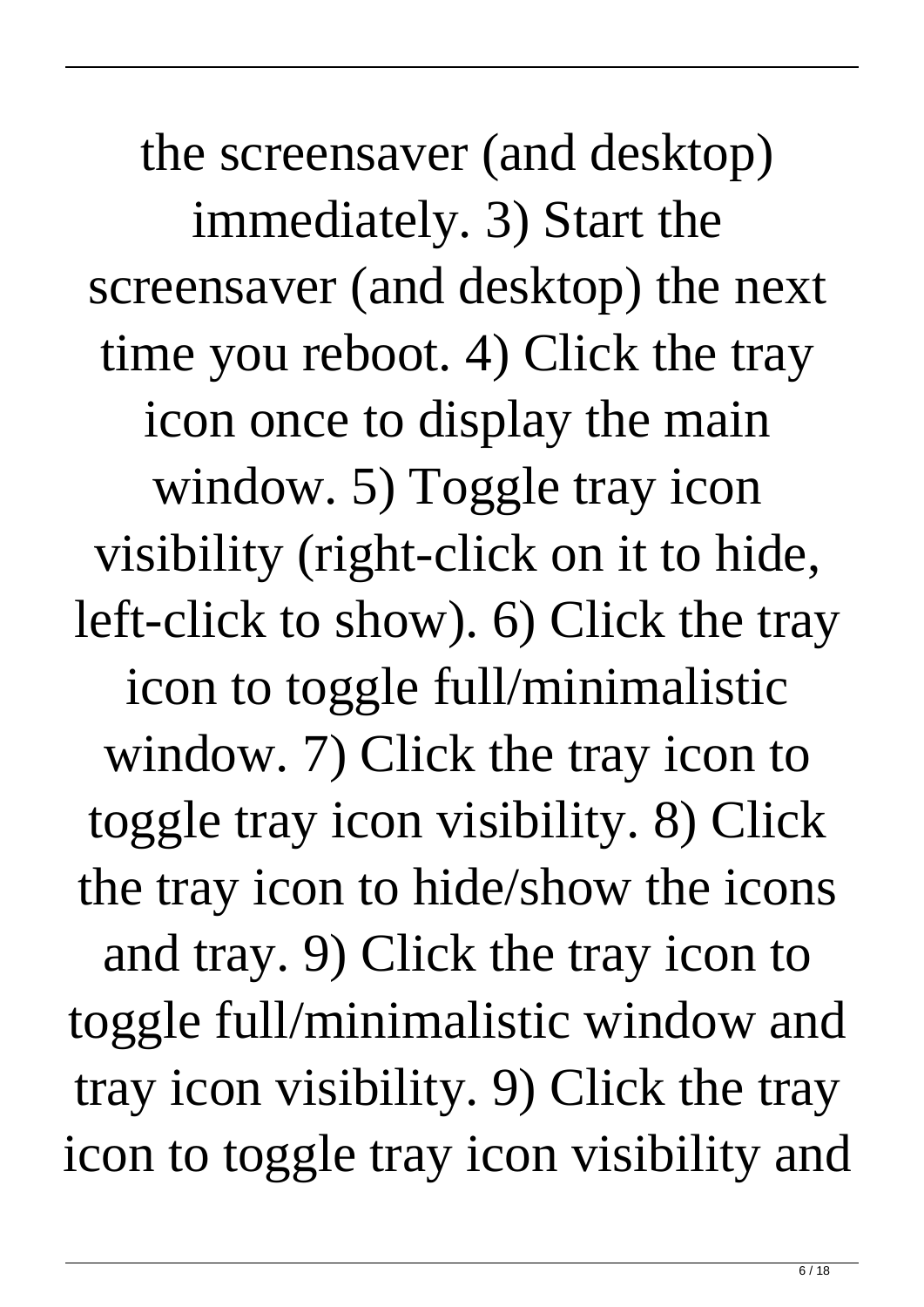show/hide the icons. 10) Click the tray icon to toggle tray icon visibility, tray icon visibility, and the desktop icons. 11) Click the tray icon to toggle tray icon visibility, tray icon visibility, the tray, and the desktop icons. 6) Maximize your tray icons (right-click on them to toggle between maximum/minimum size). 7) Maximize the tray icon (right-click on it to toggle between maximum/minimum size and the main window). 8) Maximize the tray icon (right-click on it to toggle between maximum/minimum size and the main window). 9) Minimize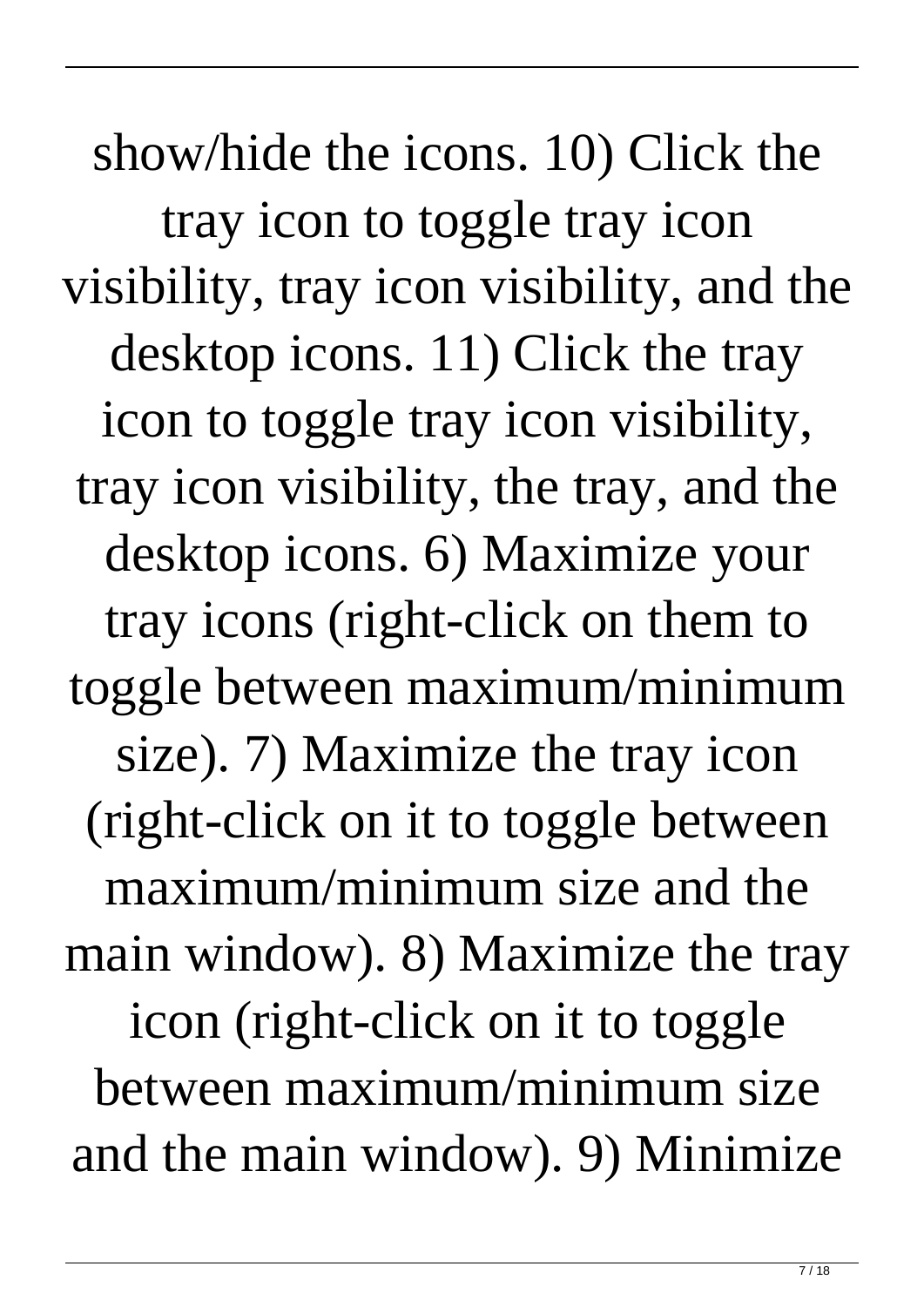your tray icons (right-click on them to toggle between minimum/maximum size). 10) Minimize the tray icon (right-click on it to toggle between minimum/maximum size and the main window). 11) Minimize the tray icon (right-click on it to toggle between minimum/maximum size and the main window). - Added System Tray support (right-click on it to hide/show the tray and icons). - Added Max and Min support (rightclick on it to toggle between maximum/minimum size and the main window). - Added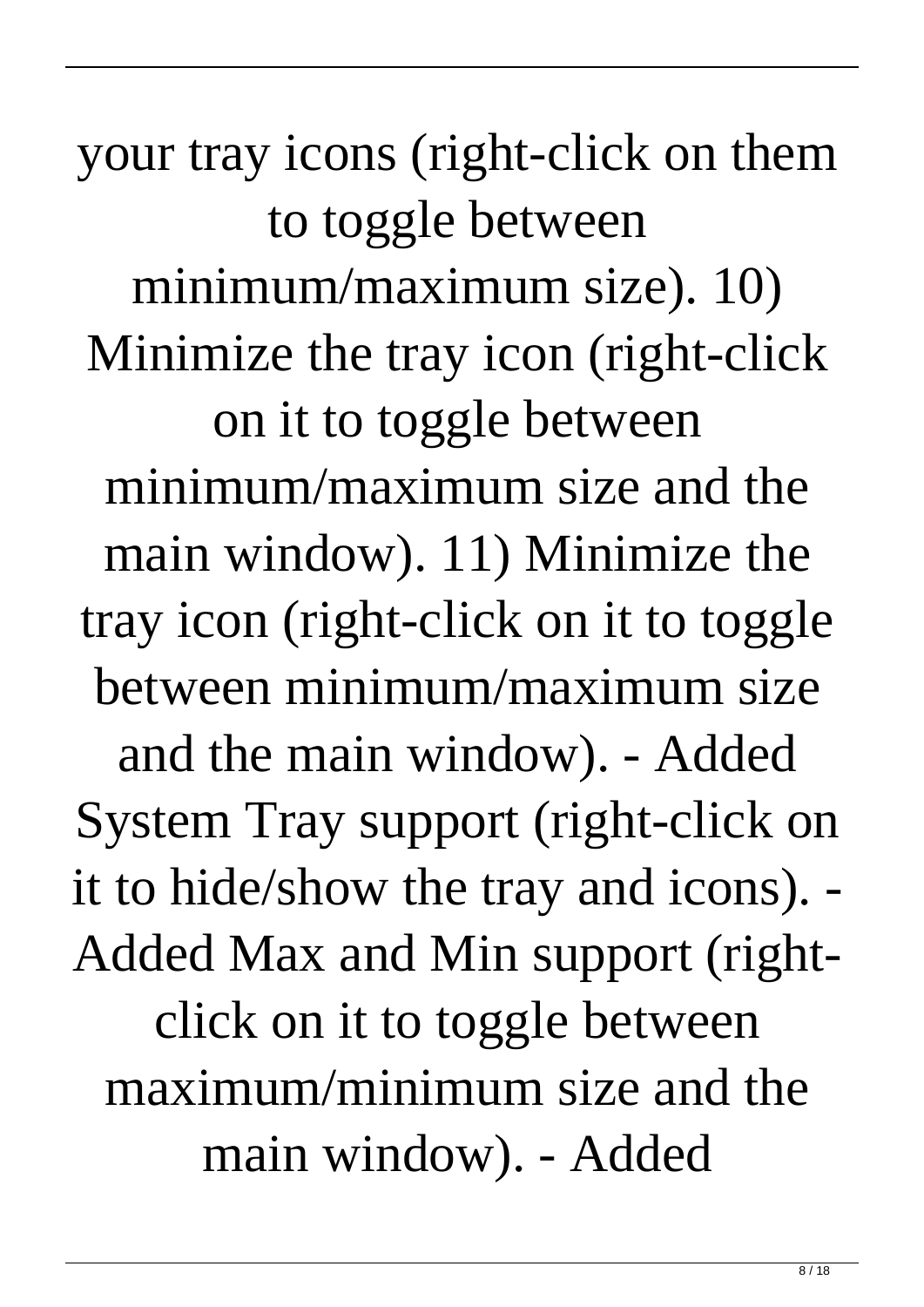Minimize/Maximize support (rightclick on it to toggle between maximum/minimum size and the main window). - Added a toggle visibility function for the tray icon (right-click on it to toggle between hide/show). - Added a Minimize function for the tray icon (right-click on it to toggle between minimum size and the main window). - Added a Maximize function for the tray icon (right-click on it to 81e310abbf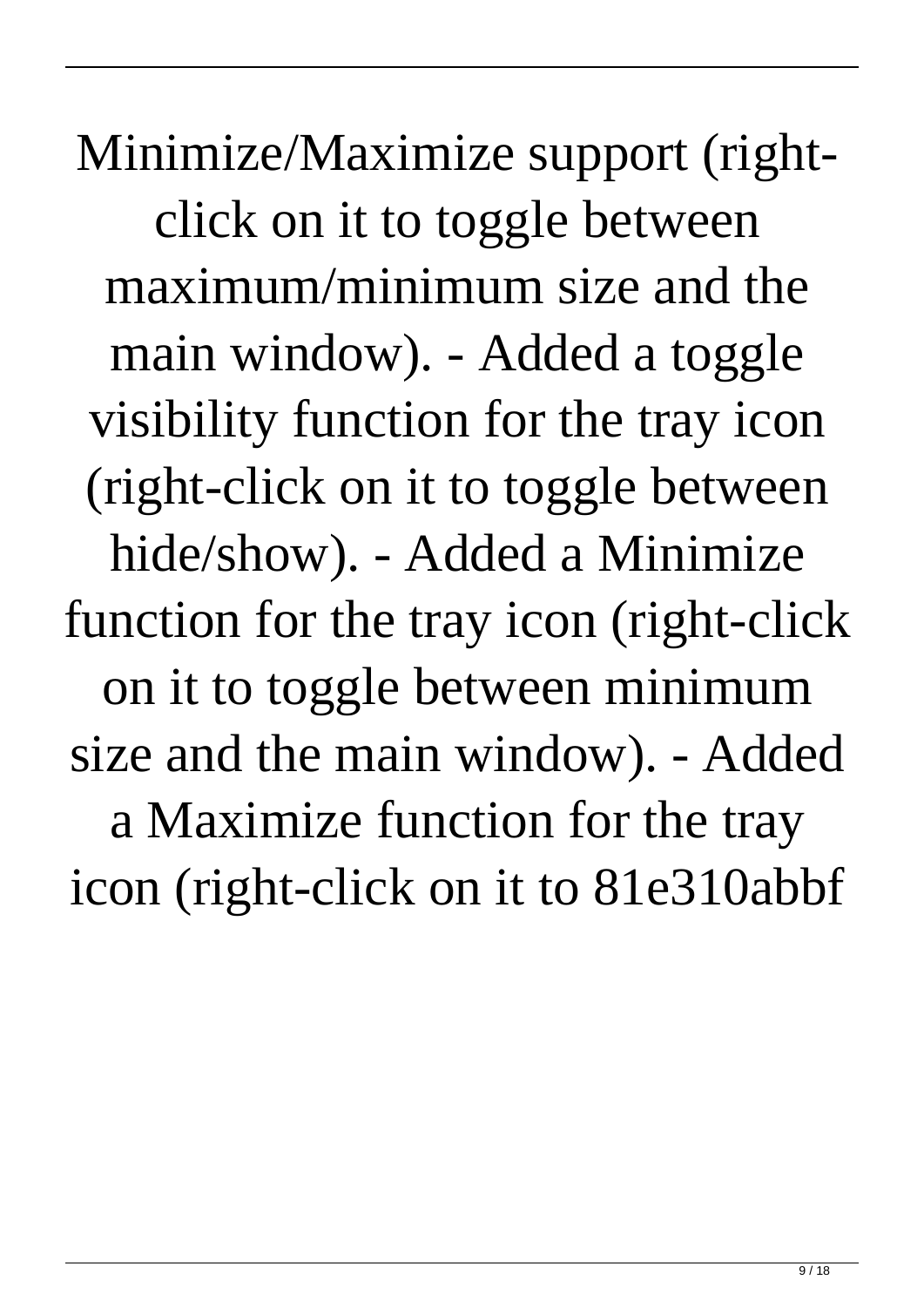"IconHider" is designed to hide your desktop icons, or to start your screensaver when you minimize it. "IconHider" is free, no annoying advertisements, no installers, no CD's, no software to buy... just a simple, practical little program that you can use as often as you want. It's also a really great alternative to email file downloading and screen savers. Plus, it's very small and doesn't affect performance. You can even use "IconHider" to automatically launch the "System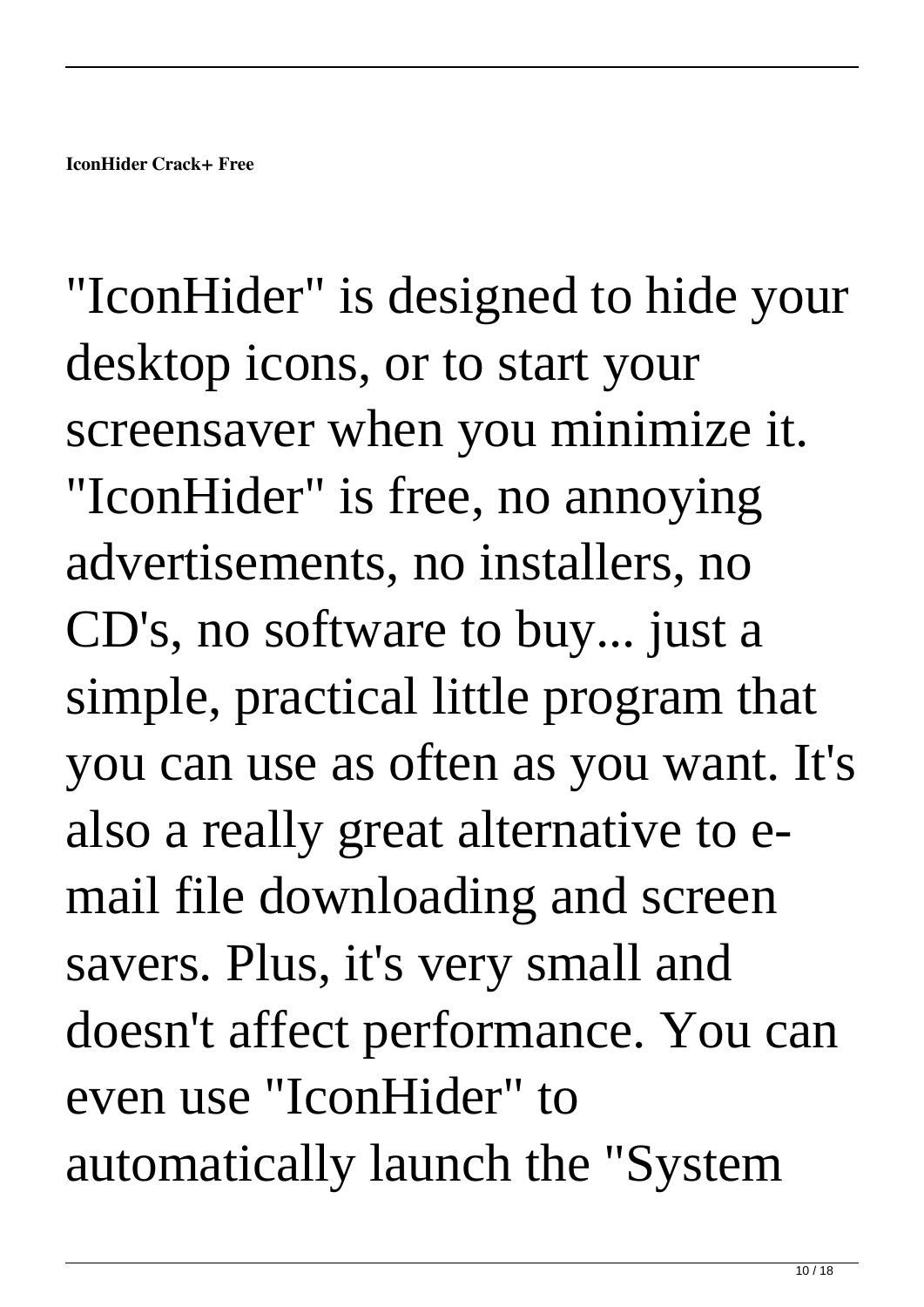Monitor" program at start up. "IconHider" hides icons from the desktop, as well as the Windows taskbar. It also lets you hide icons from Windows Explorer. (You can do this by using the "Shell Icons" option.) The screen saver function also lets you select the interval between the screen saver runs. To make "IconHider" do any of these tasks, you just have to click on the tray icon once. Check out the Home Page and Download page for more info and links. :) Note for Windows 10 Users: IconHider has been working great for about a week and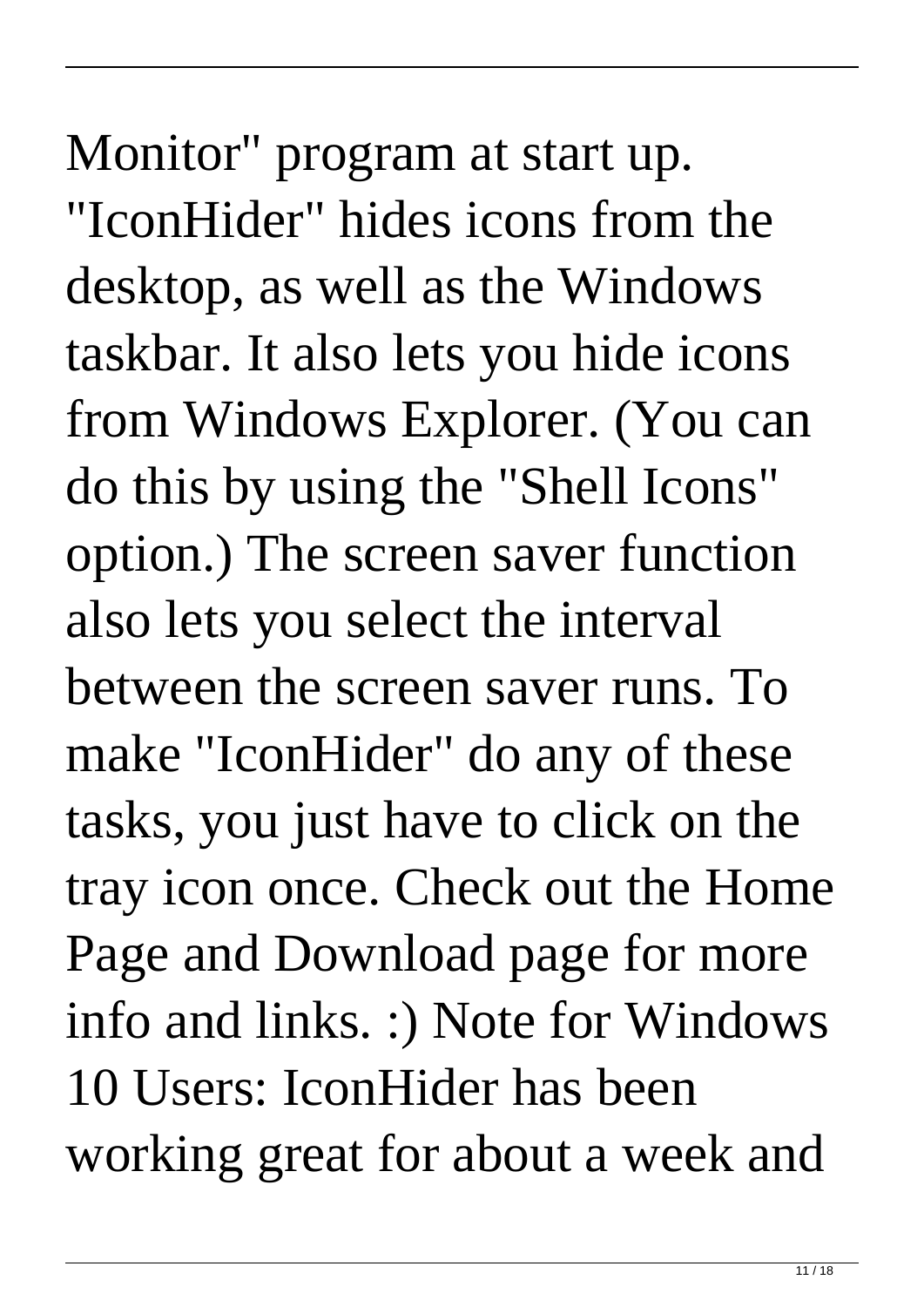a half and it has been extremely stable. However, if it starts up without the program listed in the tray, right-click it and choose "Restart" to see the program. If you experience any problems, please send email to [email protected]. Download the latest version of IconHider by clicking on "Download IconHider" on the home page. I would really appreciate your feedback. What is it? I looked for solutions but I couldn't find anything I liked, so I just wrote something myself. And it's FREE! This little tray program will allow you to show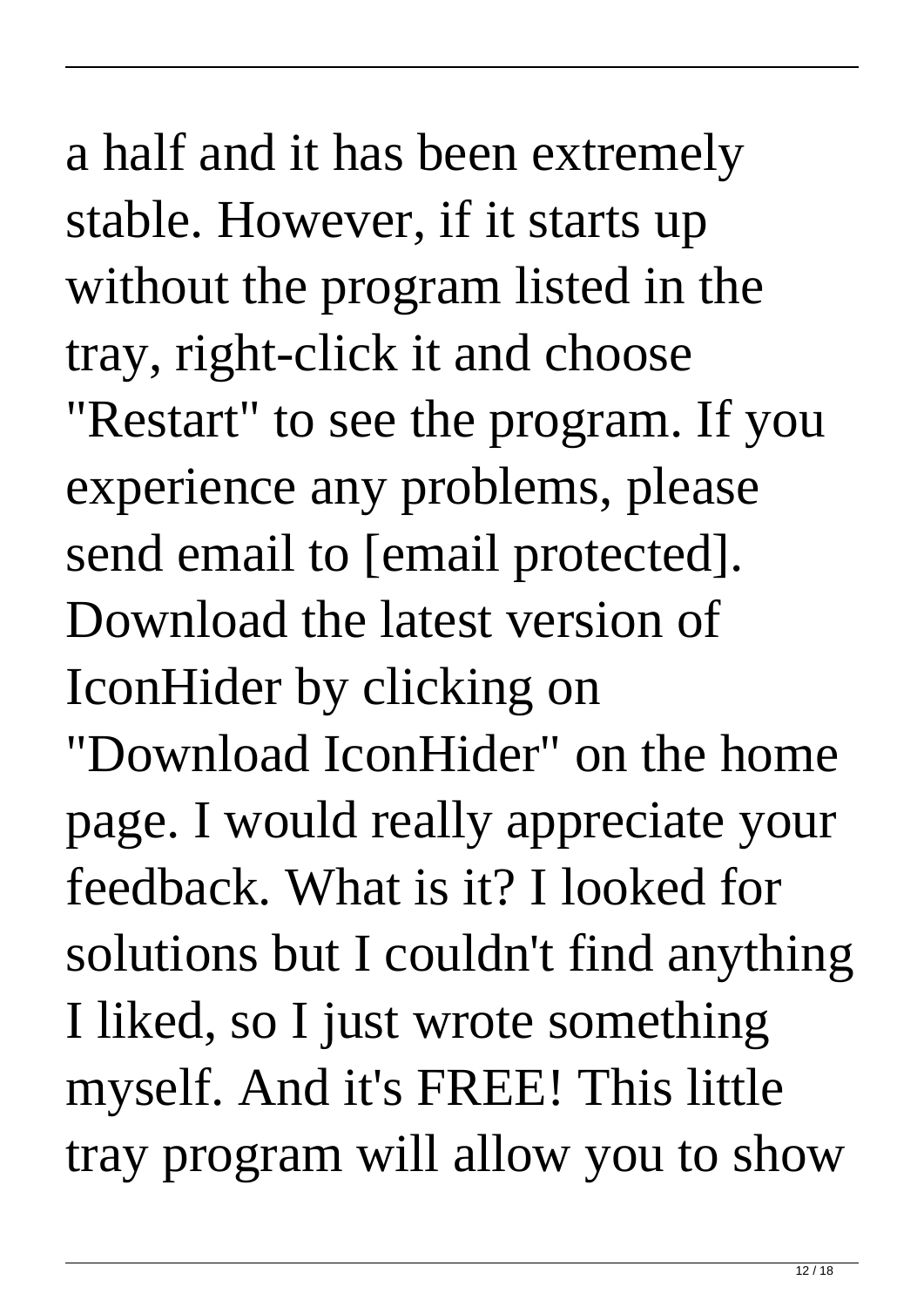## and hide your desktop icons, as well as start your screensaver and minimize all applications. Includes system shortcuts:  $CTL-ALT-H =$ hide desktop icons. CTL-ALT-S = show desktop icons. You can do this from the program window, or when

it's minimized -- just use the rightclick tray options. :) Here are some key features of "IconHider": ? Hide or Show your desktop icons (without rebooting!). ? Start your screen saver (immediately). ? Includes system tray support (right-click to hide/show desktop icons, start screensaver, etc). ? Click the tray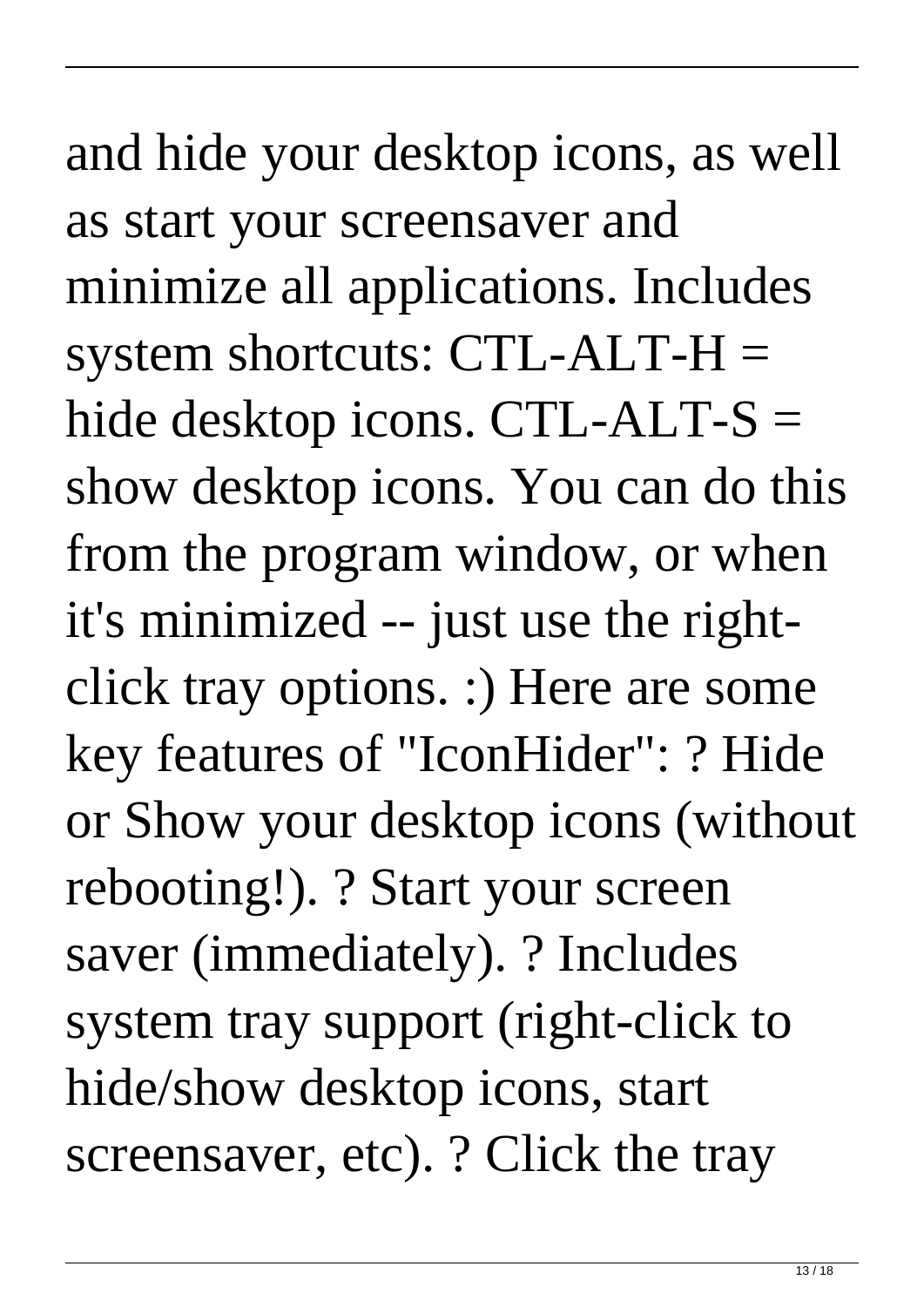## icon once

**What's New In IconHider?**

ICONHIDER allows you to hide or show your desktop icons from the windows tray, as well as start your screensaver and minimize all applications. There is an option to always have the desktop icons shown (if you want it that way). Also included in this download is a "system tray skin" that will change your system tray and the icon tray to match that of ICONHIDER (the desktop icons) Note: If the tray bar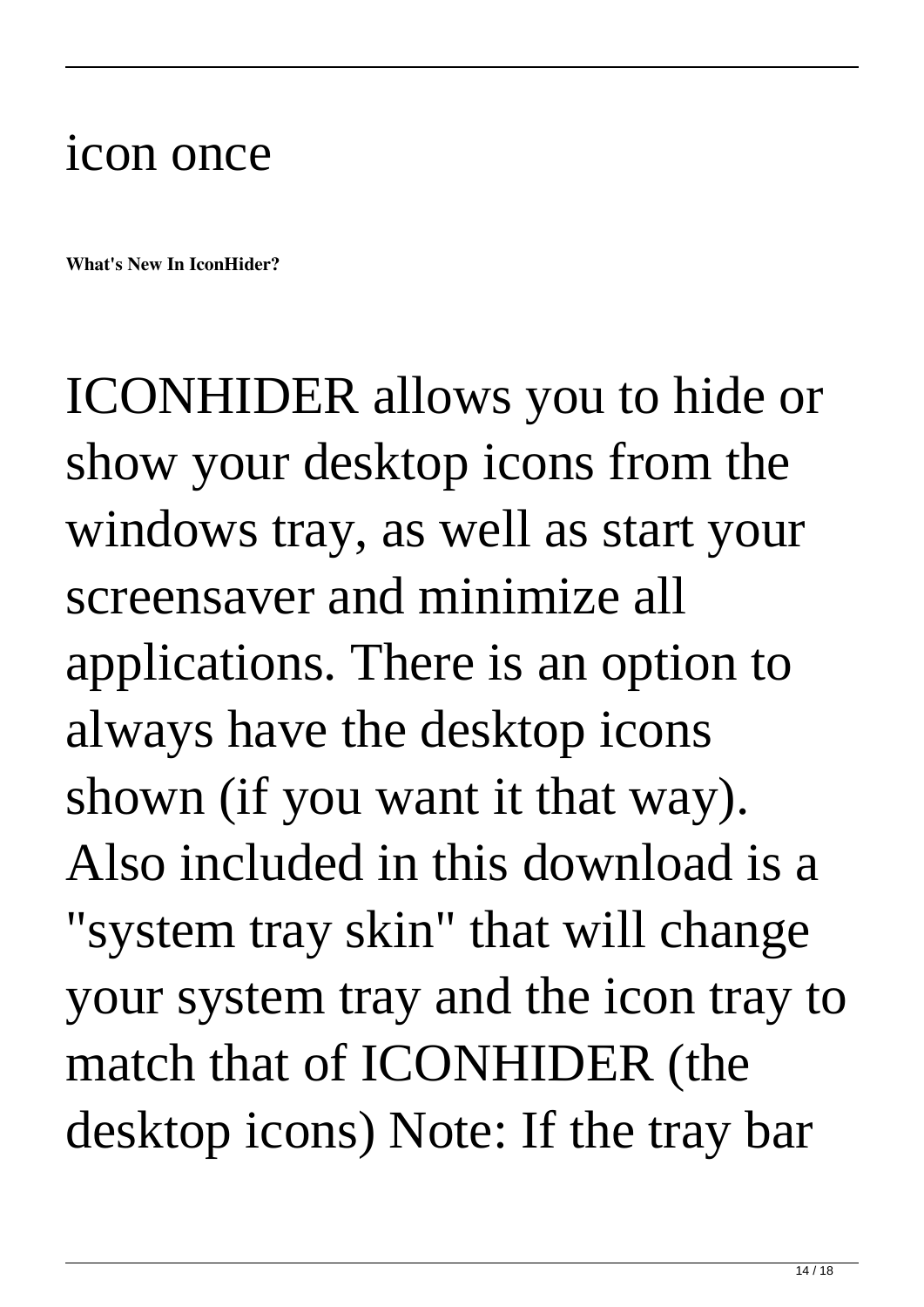is hidden (with System --> Preferences --> Main Menu --> Tray --> Hide Icon Tray Bar), you will still be able to view your desktop icons. The tray will always show: System Tray: Run Applications Tray When applications are running, you will see the normal icons for that program. Address Bar If a web page is open, you will be able to click on the address bar and get your web page back. If you need the address bar for another app, you can drag it to ICONHIDER's tray. If you need the address bar, use the mouse (rightclick) to choose the address bar.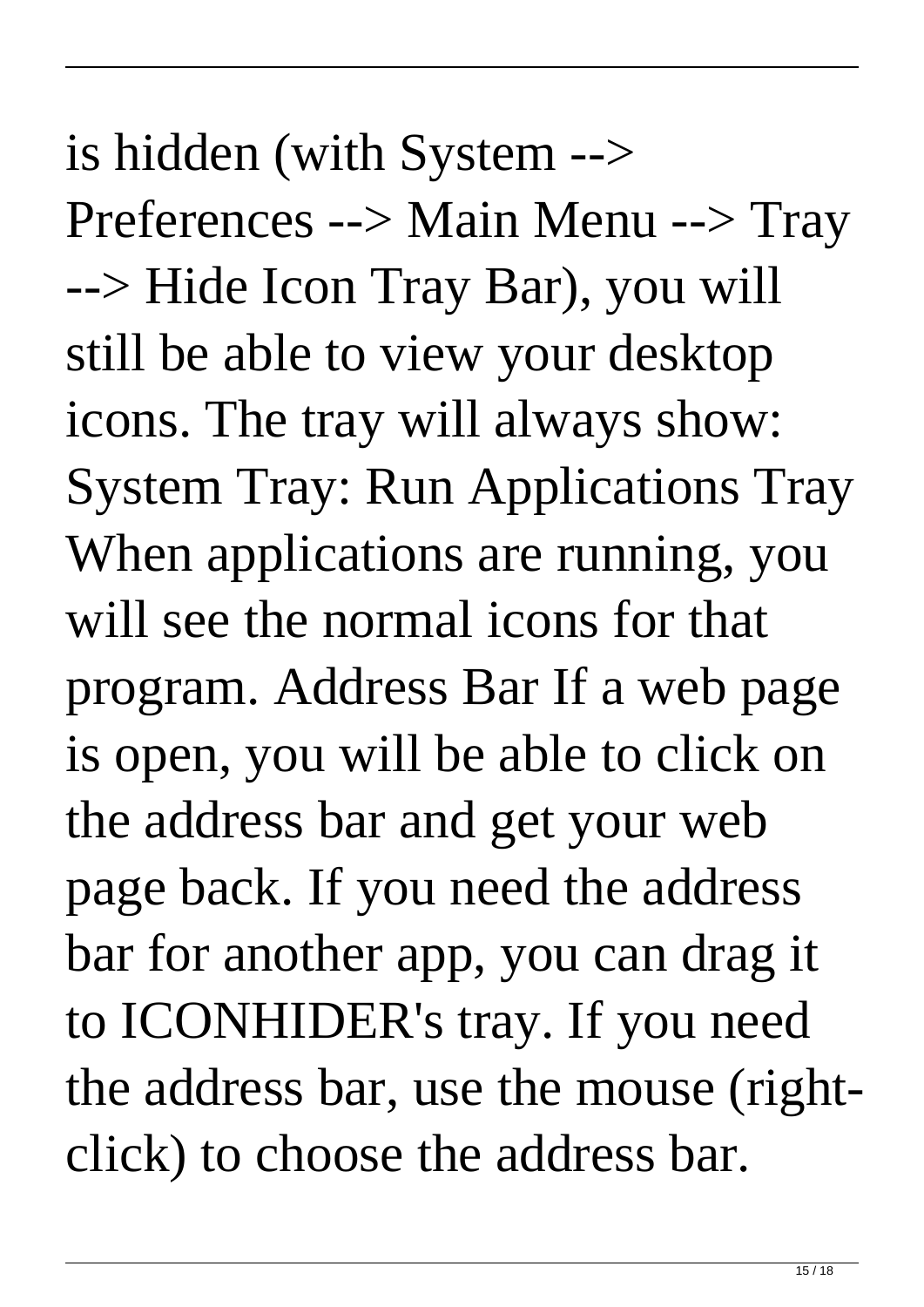System Tray Menu You will see the normal menu bar for the apps you have running. There are two menus that are always shown: Exit Quit any running application and close all files. This opens up the Desktop (your desktop icons) and allows you to close files, etc. Clicking the Exit tray icon will cause all apps to quit and close all files. Help Displays the program's manual, or opens Help for the current app. Icon Tray This is the small icon (desktop shortcut) tray. Here you can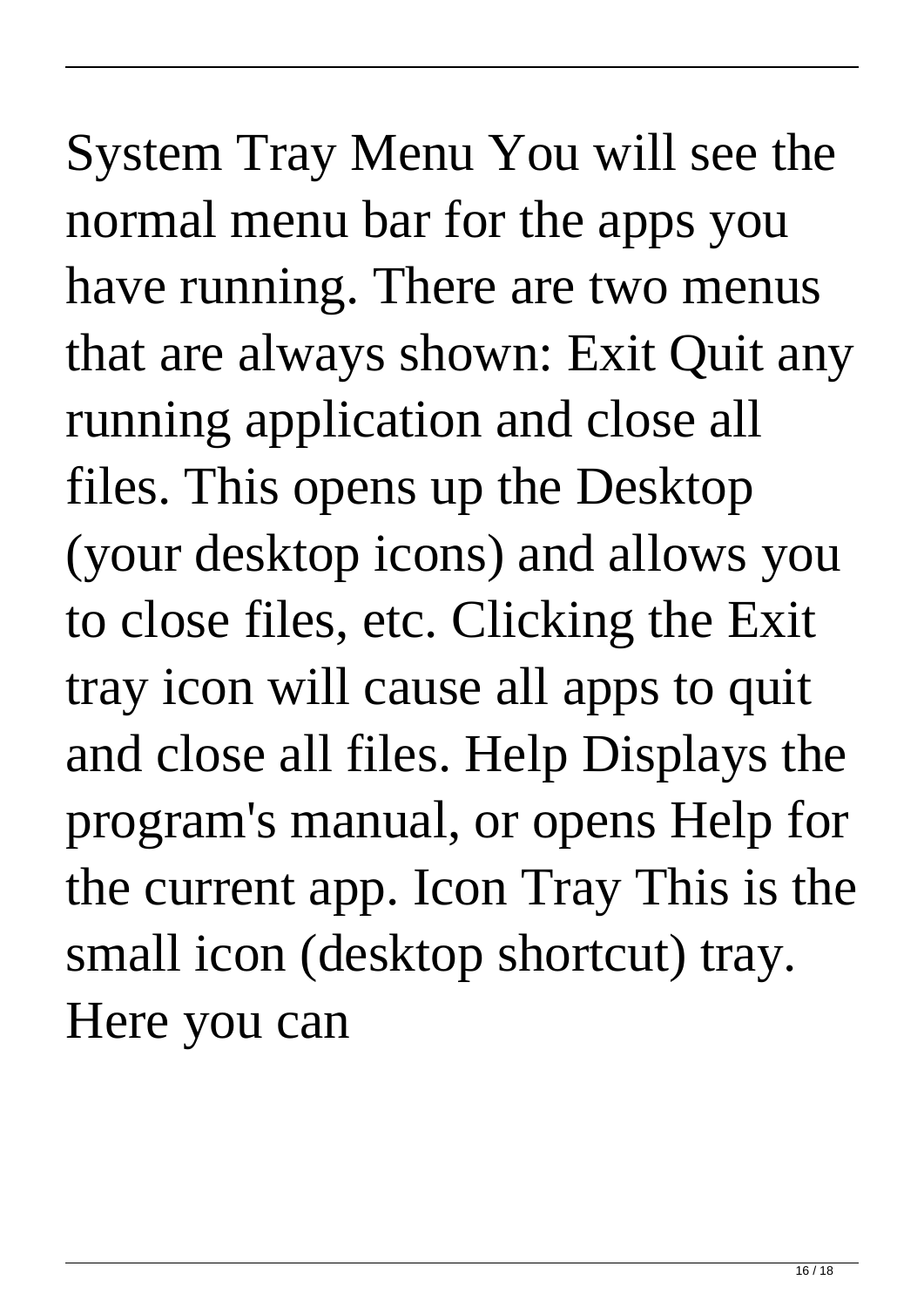Windows XP/Vista/7/8/8.1/10 (with minimum 1 GB RAM) Internet Explorer 9 or newer Gamepad recommended (or Controller emulation using Mouse & Keyboard) Storage: 4.17 GB (only for the Mac version) Recommendation: 4 GB RAM is the bare minimum recommended for a game like this. Since this is a MOBA-like game, it will be very easy to put an enemy team as well as yourself on low health and make it easy for the other team to clean your